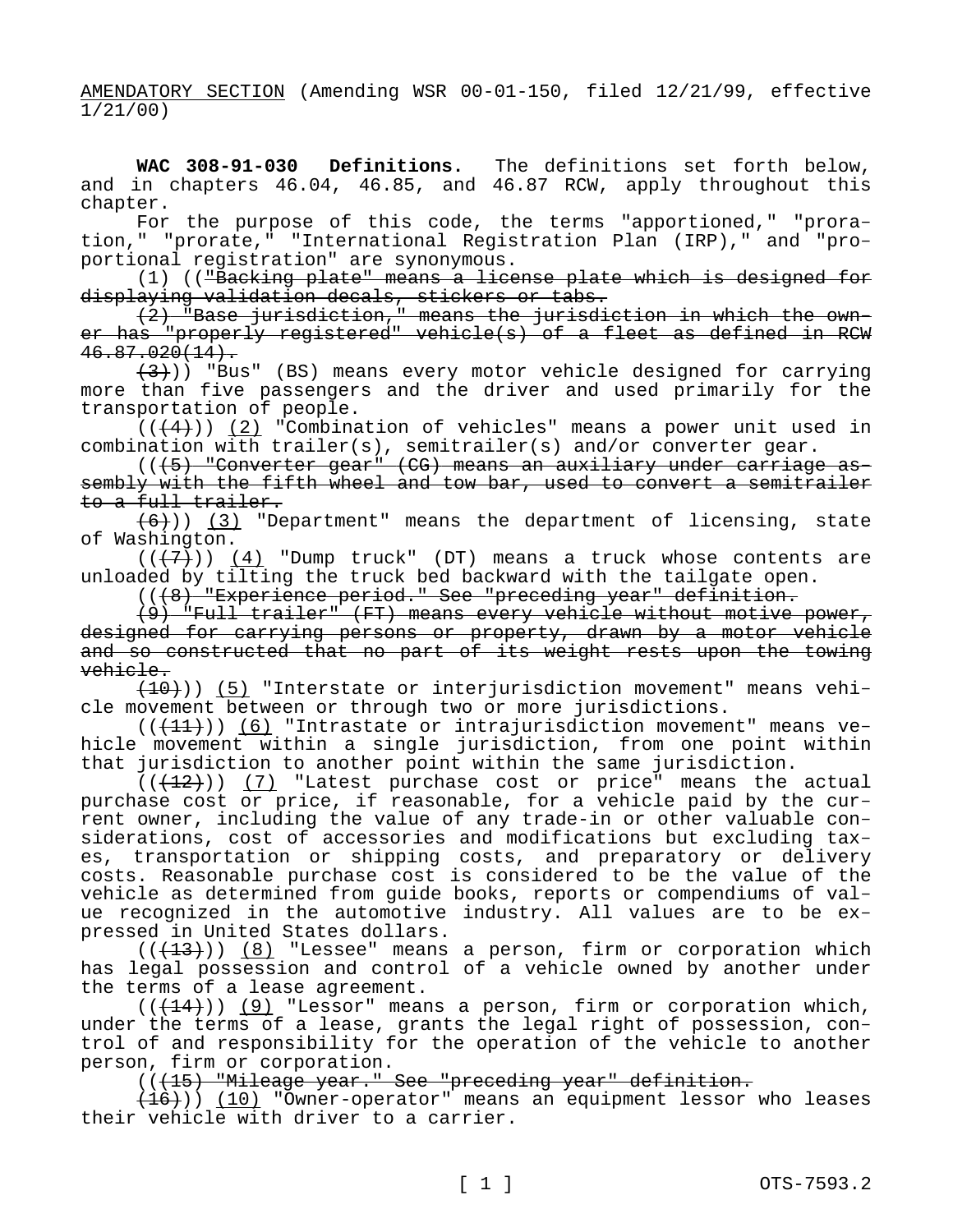(( $\{17\}$  "Preceding year" means the period of twelve consecutive months prior to July 1st of the year immediately before the commencement of the registration or license year for which apportioned registration is sought. This term is used interchangeably with experience period and mileage year.

(18))) (11) "Reciprocity jurisdiction" means a jurisdiction with which the state of Washington extends vehicle license reciprocity as provided for in chapter 46.85 RCW.

 $((+19))$  (12) "Reporting period" means the period of twelve consecutive months prior to July 1st. If the registration year begins in July, August, or September, the reporting period will be the previous July 1st through June 30th in the prior calendar year.

(13) "Road tractor" (RT) means every motor vehicle designed without a fifth wheel and used for drawing other vehicles by use of a ball hitch and so constructed as to carry part of the weight of a vehicle or load so drawn (commonly referred to as a mobile home toter).

(((20) "Semitrailer" (ST) means every vehicle without motive power designed for carrying persons or property and for being drawn by a motor vehicle and so constructed that some part of its weight and that of its load rests upon or is carried by the towing vehicle.

 $(21)$ ) (14) "Tractor" (TR) means every motor vehicle designed and used primarily for drawing other vehicles but not so constructed as to carry a load other than a part of the weight of the vehicle and load so drawn.

 $((+22))$   $(15)$  "Trip lease" means a lease of vehicle(s) to a carrier (lessee) for a single interjurisdictional movement. The term may also include a similar intrajurisdictional movement where such movement is authorized under the laws of the jurisdiction.

 $((+23))$   $(16)$  "Truck" (TK) means every motor vehicle designed, used or maintained primarily for the transportation of property (the maximum gross weight for solo trucks with three axles is 54,000 pounds) under RCW 46.87.040.

 $((+24))$   $(17)$  "Truck tractor" (TT) means every motor vehicle designed and used primarily for drawing other vehicles but so constructed as to carry a load thereon in addition to a part of the weight of the vehicle and load so drawn (dromedary).

 $((+25))$  (18) "Utility trailer" means any full trailer or semitrailer constructed and used solely for the purpose of carrying property and not to exceed a gross weight of 6,000 pounds.

AMENDATORY SECTION (Amending WSR 00-01-150, filed 12/21/99, effective 1/21/00)

**WAC 308-91-040 General provisions.** (1) **Can carriers separate their apportionable vehicles into more than one fleet?** Yes, carriers may separate their apportionable vehicles into two or more fleets.

(2) ((**Can a fleet consist of both motor and nonmotor vehicles?**  No, a fleet must consist of either motor or nonmotor vehicles.

(3) **What are proportional registration credentials?** Proportional registration credentials consist of a current cab card, vehicle license plate and validation tabs.

(4))) **How must I display my cab card?** The original cab card must be carried in or on the vehicle to which it has been issued( $\sqrt{2}$  or in the case of a trailing unit, may be carried in the power unit)). If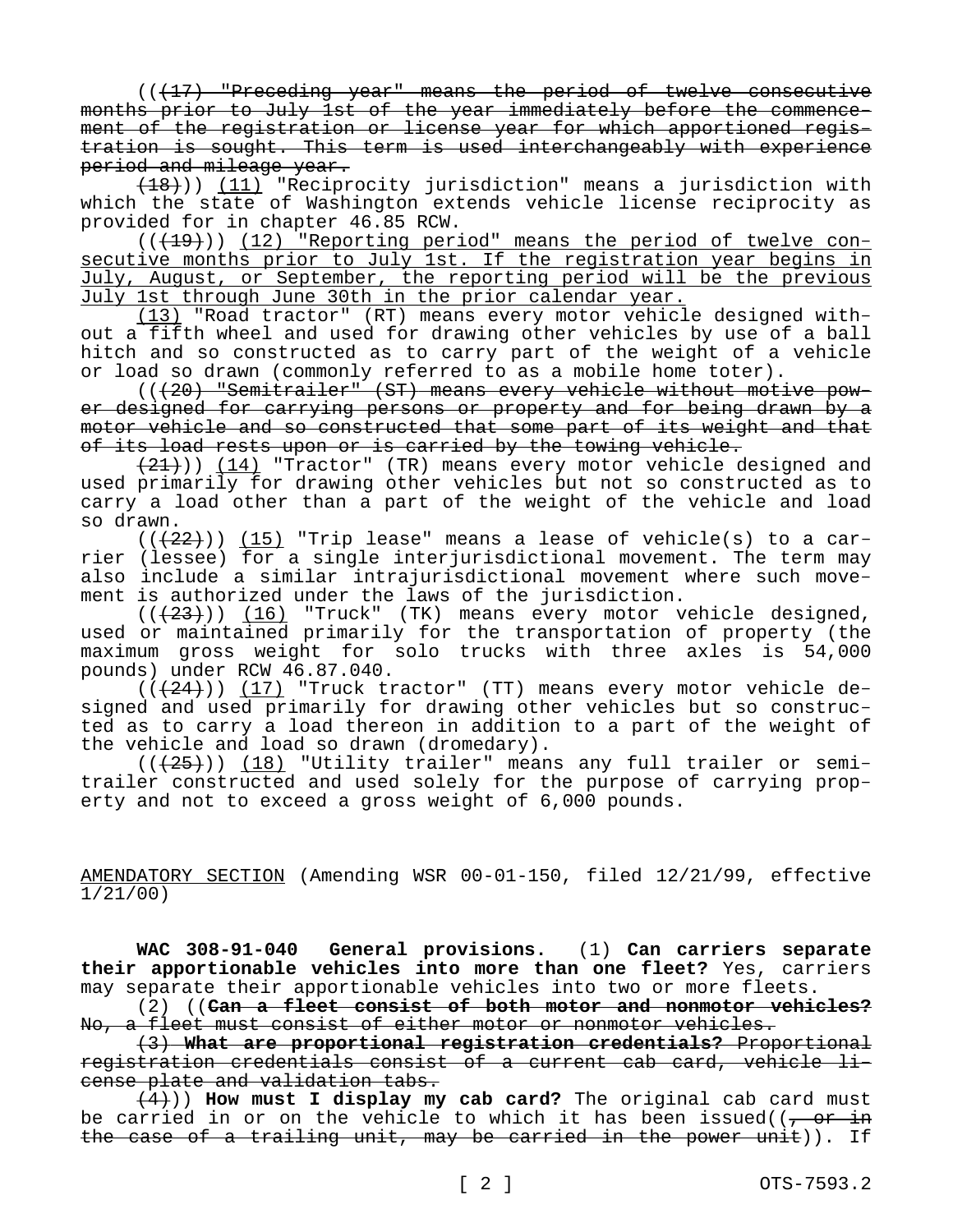you have renewed for a subsequent registration year but are still operating in the current registration year, you are required to carry both cab cards.

(((5))) (3) **Are photocopies of the cab card acceptable?** No, photocopies or other facsimiles (fax) of any cab card cannot be used for the power unit ((but may be used for any trailing unit)).

(((6))) (4) **May my proportional registration credentials be transferred?** Yes, vehicle license plates and validation tabs may be transferred when moving the vehicles from one fleet to another fleet for the same registrant. Cab card(s) cannot be transferred under any circumstance.

(((7))) (5) **When must I surrender my proportional registration credentials?** Cab card(s) must be surrendered in order to receive license fee credit unless the supplement is filed electronically.

(((8))) (6) **Under what circumstances may Washington license fees be adjusted?** For any unpaid invoices, Washington license fees may be adjusted, in one-twelfth increments, if reasonable cause has been established. Reasonable cause may be considered as the demise of the registrant, destruction of a vehicle, theft or other cause the department determines otherwise acceptable. Washington license fees may also be adjusted by audit.

AMENDATORY SECTION (Amending WSR 00-01-150, filed 12/21/99, effective 1/21/00)

**WAC 308-91-050 Applications for proportional registration.** (1) **How do I apply for proportional registration?** Application for proportional registration must be submitted to the ((prorate section. Incorrect, illegible, unsigned or)) Motor Carrier Section by mail, fax or online via Taxpayer Access Point (TAP). Incomplete applications may be returned.

(2) **What titling/registration options are available to owner-operators registering vehicles under the IRP?** Options available for owner-operators registering under the IRP are ((as follows)):

(a) The owner-operator may be the registrant. The vehicle(s) will be titled and registered in the owner-operator's name only. The cab card will show the name of the owner-operator followed by the name of the carrier to whom the vehicle(s) and driver(s) are leased for operations. The owner-operator will be responsible for registration of such vehicles(s), and establishing and maintaining records required of proportionally registered fleets.

(b) The carrier (lessee) may be the registrant. The vehicle(s) will be titled and registered in the names of both the carrier as lessee and the owner-operator as lessor. The carrier will be responsible for registration of such vehicle(s), and establishing and maintaining records required of proportionally registered fleets.

(3) **What titling/registration options are available to household goods carriers registering vehicles under the IRP?** Household goods carriers may register vehicles under the IRP ((in the following ways)) if:

(a)  $((\text{When}))$  The agent is the lessor and the company is the lessee, you may title and register as dual applicants. Under this procedure, the lessor's fleet is prorated in its name and cab cards are issued in the name of both the lessor and lessee. The IRP application is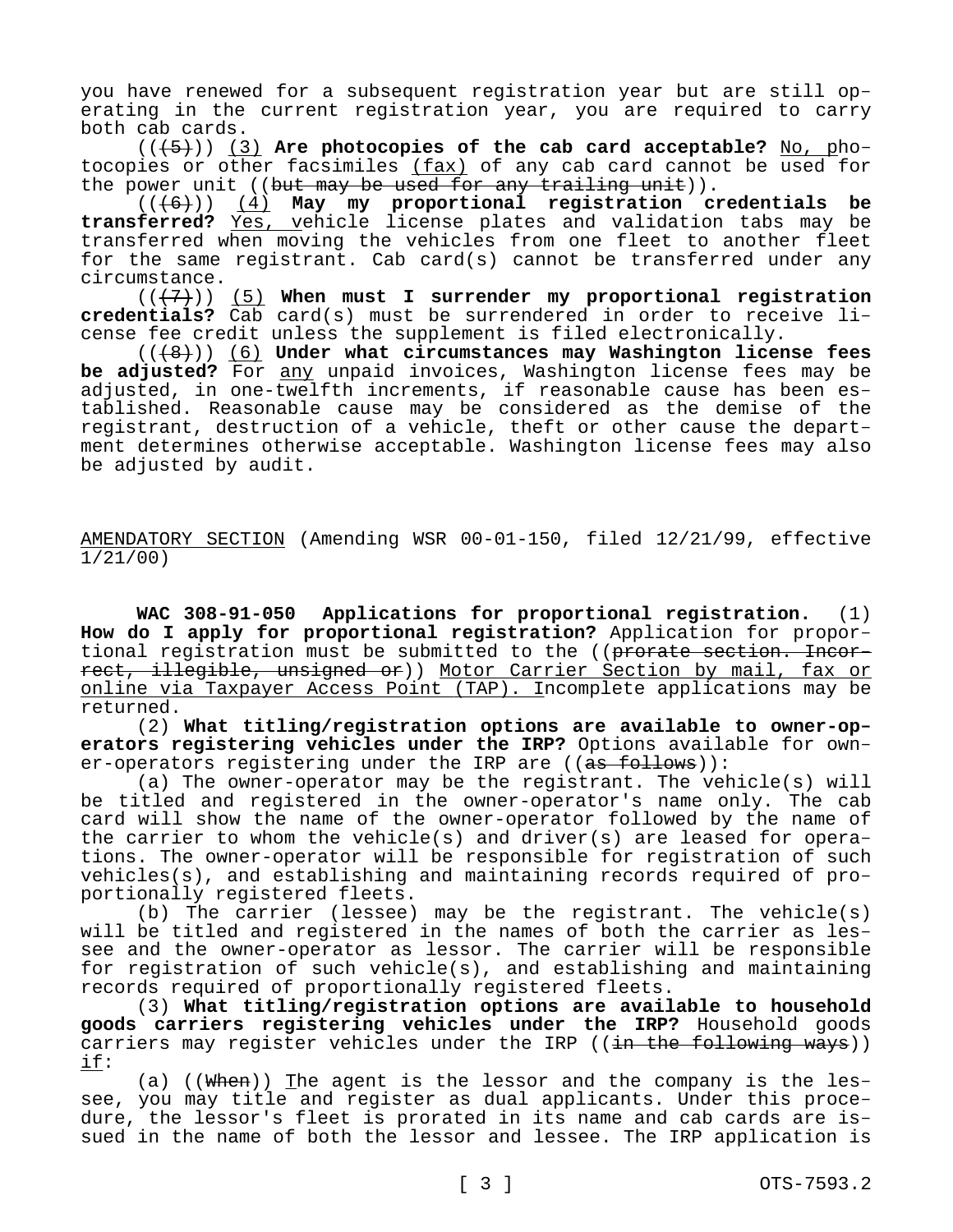based on the lessor's vehicles and the mileage accumulated by the lessor under its name and that of the lessee; or

(b) Owner-operators, other than service representatives, who exclusively transport cargo for household goods carriers, ((shall)) must register their vehicle in the carriers base jurisdiction. Registration  $((shalt))$  must be in both the owner-operator's name and that of the carrier as lessee.

(4) **What is a temporary ((letter of)) authority (TA)?** ((A temporary letter of authority, issued)) Authorization by the department that allows operation of a vehicle pending issuance of permanent credentials. This is only issued by the department.

(5) **May I receive a ((temporary letter of authority)) TA?** Yes, you may receive a temporary ((<del>letter of</del>)) authority if the ((proportional registration supplement -- Schedule "A & C" and supporting)) proper documents relating to ((such vehicles are acceptable, on file and under any of)) the vehicles have been received by the department and the following conditions have been met:

(a) The applicant's proportional registration account is  $((\Theta n))$ active ((status)) and considered to be in good standing. Good standing is an active account and there has been no collection activity in the previous two years; or

(b)  $((If))$  You have an existing account and  $((are starting))$ start a new fleet; or

(c) ( $(If)$ ) The vehicle is currently prorated or fully licensed in the state of Washington and ((the registrant is establishing)) you create a new prorate account.

(6) **How long is the ((temporary letter of authority)) TA effec**tive? The department may determine the duration of the ((temporary letter of authority)) TA, not to exceed two months from the effective date.

(7) **How can I receive a ((temporary letter of authority)) TA?** A ((temporary letter of authority)) TA is issued ((in one of the following ways)) by:

(a) Mail;

(b) Facsimile (fax) transmission;  $((\theta \cdot \hat{r}))$ 

 $(c)$   $((A<sup>t</sup>))$  E-mail;

(d) Taxpayer Access Point (TAP); or

(e) Through a prorate and fuel tax licensing services of $face((\theta))$ .

NEW SECTION

**WAC 308-91-055 Application records—Preservation—Content.** An owner must preserve the records on which the owner's application for apportioned registration is based for a period of three years following the close of the registration year. These records shall be complete and shall include, but not be limited to, the following: Copies of proportional registration applications and supplements for all jurisdictions in which the fleet is prorated; proof of proportional or full registration with other jurisdictions; vehicle license or trip permits; temporary authorization permits; documents establishing the latest purchase year and cost of each fleet vehicle in ready-for-theroad condition; weight certificates indicating the unladen, ready-for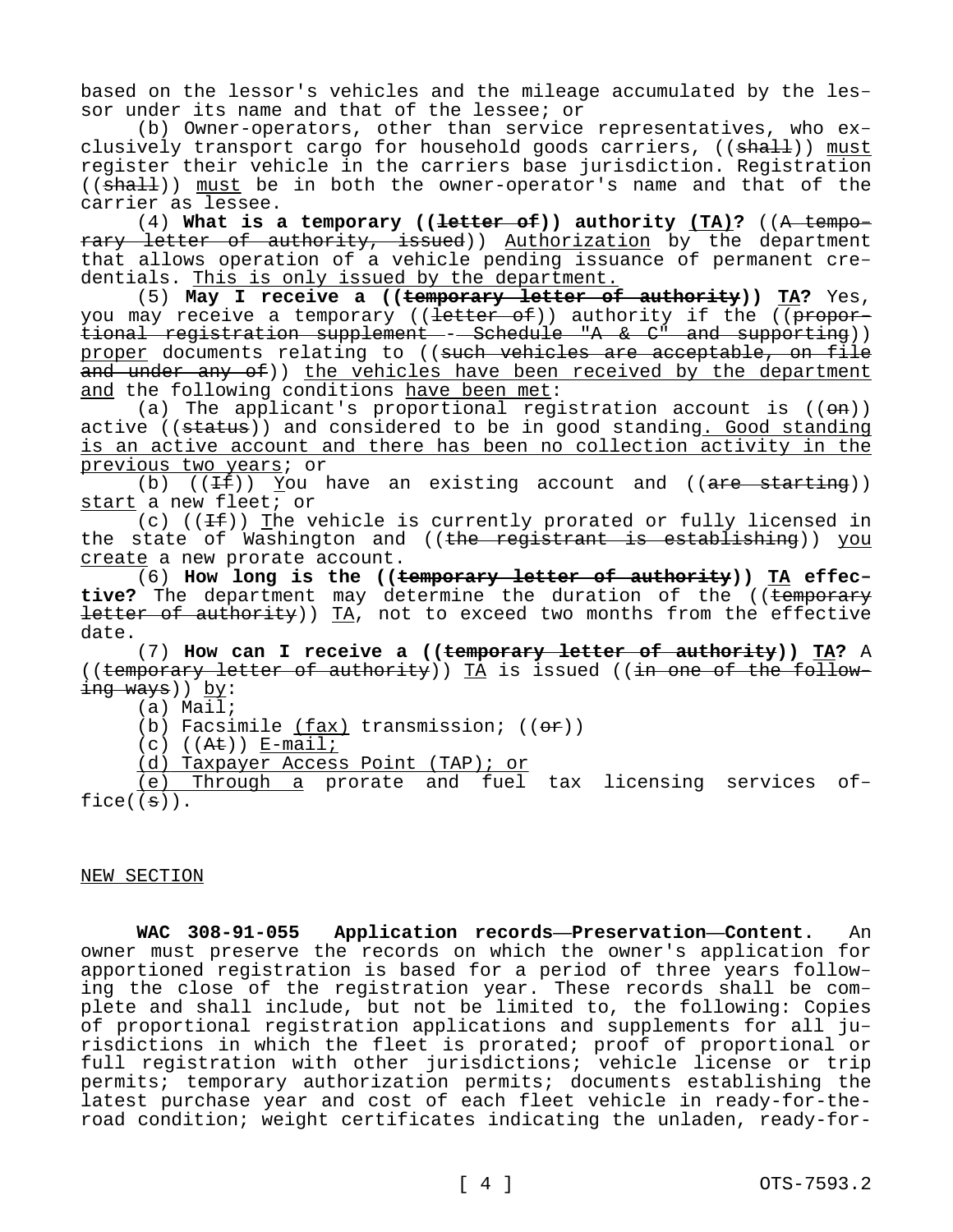the-road, weight of each vehicle in the fleet; periodic summaries of mileage by fleet and by individual vehicles; individual trip reports, driver's daily logs, or other source documents maintained for each individual trip that provide trip dates, points of origin and destinations, total miles traveled, miles traveled in each jurisdiction, routes traveled, vehicle equipment number, driver's full name, and all other information pertinent to each trip.

AMENDATORY SECTION (Amending WSR 00-01-150, filed 12/21/99, effective 1/21/00)

**WAC 308-91-060 Reporting actual ((and estimated)) mileage and prorate percentage.** (1) **How does the preceding year mileage relate to the application Schedule B?** The Schedule B application is used to list all actual miles traveled by all apportioned vehicles licensed with the fleet during the reporting period ((of July 1st through June 30th of the preceding year and estimated annual miles in new jurisdictions where travel is intended)).

(2) **How are the miles listed on the Schedule B used?** The miles are used to determine a jurisdiction's prorate percentage. ((The jurisdiction's prorate)) This percentage determines how much of the jurisdiction's fees will be charged. ((The jurisdiction's)) This mileage ((will be)) is divided by ((an appropriate)) the total (( $\overline{mile}$ )) mileage figure to determine  $((\text{that}))$  percentage.

(3) ((**Would there be any time in which actual miles would not be reported on my Schedule B application?** Yes, if an apportioned vehicle did not operate in two or more jurisdictions during the registration year, you would not include those vehicle miles on the Schedule B.

(4) **What is the registration year?** A registration year is any twelve-month time period in which apportioned vehicles are registered in any given fleet.

(5) **When would estimated miles be used on my application Schedule B for the registration year?** You would use estimated miles under one of the following conditions:

(a) First year operation of a new account or fleet; or

(b) When a registrant wants to expand operations into new juris $diction(s)$ ; or

(c) If the fleet failed to accumulate actual miles during the preceding year into jurisdiction(s) not traveled in which the fleet was registered and registration is still desired.

If there is a major change of operation to an existing fleet during the registration year, you will need to submit an amended application Schedule B. The Schedule B will list estimated miles for all jurisdictions in which you desire apportioned registration for the new operation.

(6))) **How do I report my mileage if I incorporate?** ((If you in $corporte<sub>t</sub>)$ ) You must use ((estimated miles as a new account unless you have at least three months of actual mileage during the preceding year.

(7) **What is a major change of operation?** There are two types of major change of operations. They are:

(a) A major change of operation occurs when fleet mileage and registered jurisdictions increase more than fifty percent during the registration period; and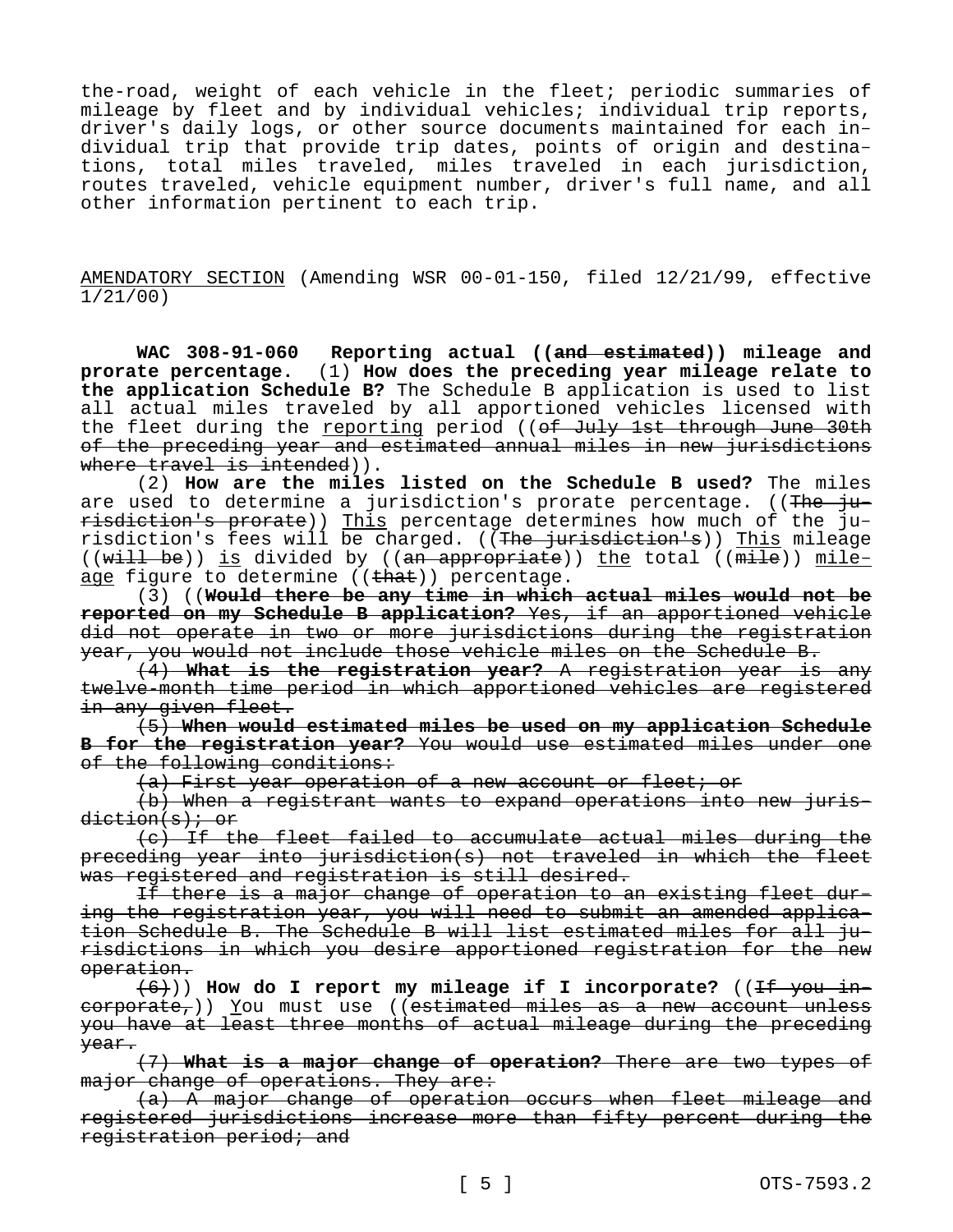(b) Any change in registration pattern, which leaves Washington the only registration jurisdiction with actual mileage in the preceding year.

(8) **What mileage would I report on the application Schedule B for my trailer fleet?** Use either the mileage traveled by trailers of the fleet or use the mileage traveled by the motor vehicles while used in combination with the trailers of the fleet. In instances where the use of mileage accumulated by the trailer fleet is impractical, see measures provided under the provisions of RCW 46.87.120(3) or the International Registration Plan)) mileage used from your reporting period under your previous business account.

(((9))) (4) **What type of ((conditions)) reporting errors would cause my application Schedule B to be rejected?** ((The department may reject an application Schedule B based upon, but not limited to,)) See the following examples:

(a) ((Estimated mileage that does not realistically reflect proposed operations;

 $(b)$ )) Mileage data((<del>, other than estimated mileage,</del>)) expressed in rounded off numbers on renewal applications; or

 $((+e))$  (b) Identical mileage data reported for consecutive registration years for the same fleet.

(((10) **How does the department treat actual or estimated miles in the determination of the prorate percentage?** The department has adopted a consistent approach. Any jurisdiction which shows actual miles will have a prorate percentage based on the total actual miles traveled by the fleet. Any jurisdiction which shows estimated miles will have a percentage based on the total actual miles and estimated miles by the fleet.

(11) **What is the result of an applicant answering either Y or N on the application Schedule B?** A Y indicates that the applicant requests registration in a jurisdiction and apportioned fees will be calculated. An N indicates that the applicant does not request registration in a jurisdiction and no apportioned fees will be calculated.

 $(12)$ )) (c) And any other inconsistencies in mileage data reported.

(5) **How do I determine my apportionable miles?** Apportionable miles are accumulated by registered ((apportionable)) vehicles ((and determined as follows)) that:

(a) Include only (( $t$ hose)) miles for ( $(a)$ ) vehicles (( $which$ )) that traveled ((in two or more jurisdictions during the registration year. If a vehicle did not travel interstate during the registration year, do not include the mileage for that vehicle in your apportionable miles)) in the reporting period; and

(b) (( $\overline{Except}$  as noted in  $(a)$  of this subsection, the)) Mileage reported must be the actual miles accumulated by those vehicles that were part of the proportionally registered fleet during the preceding year.

(c) If a vehicle was part of the proportionally registered fleet for only a part of the preceding year,  $((then only)$  report the miles accumulated by this vehicle during (( $\theta$ )) this time (( $\theta$ ) the a part of the fleet are to be included in the preceding year.

(d) If a carrier has more than one proportionally registered fleet, a separate mileage report must be kept for each fleet)).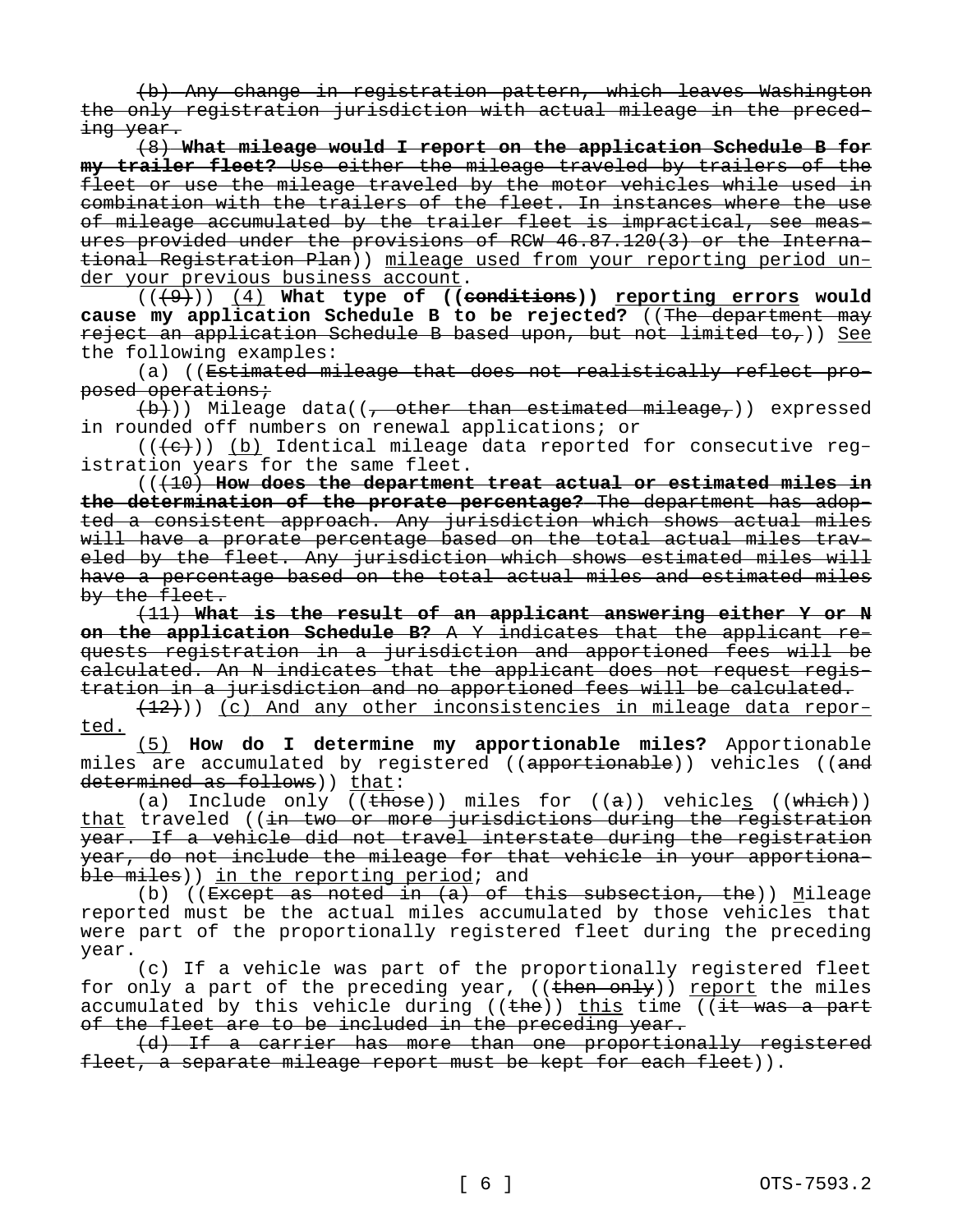AMENDATORY SECTION (Amending WSR 00-16-045, filed 7/26/00, effective 8/26/00)

**WAC 308-91-090 Leased and rented vehicles.** ((How are leased or rented vehicles registered?)) **How are leased or rented vehicles registered?** The registration of leased or rental passenger vehicles will be conducted under the provisions of chapter ((46.16)) 46.16A RCW. ((Trucks, tractors, and truck-tractors; trucks of one-way fleets (less than 26,000 pounds gross weight); trailers and semitrailers (exceeding 6,000 pounds gross weight), and utility trailers (not exceeding 6,000 pounds gross weight) may be registered under the provisions of Article XI of the International Registration Plan (IRP). In addition to the certificate of registration (cab card) or a photocopy, a copy of the rental/lease agreement must be carried in the rental/leased vehicle or if it is a nonpowered vehicle, the vehicle providing the motive power for the combination. Refer to WAC 308-91-030 for the definition of terms used in this section.))

AMENDATORY SECTION (Amending WSR 00-01-150, filed 12/21/99, effective 1/21/00)

**WAC 308-91-095 Trip leasing. What are the requirements for trip leasing?** The requirements for trip leasing are as follows:

(1) The lessor's vehicles must be prorated in this state or operated under authority of vehicle trip permits.

(2) The duration of the lease agreement is for a single trip and cannot exceed thirty days.

(3) A completed copy of the trip lease agreement must be carried in the lessor's vehicle throughout the duration of the lease.

(4) All mileage accumulated throughout the duration of the trip lease agreement will be recorded by the lessor and become a part of the lessor's mileage ((experience year)) reporting period. The mileage records, trip reports, and trip lease agreement must be maintained by the lessor for a period of four years following the mileage ((preceding year or period upon which the application is based)) reporting period.

(5) The lessor of a trip lease agreement is responsible for licensing and recordkeeping.

AMENDATORY SECTION (Amending WSR 00-01-150, filed 12/21/99, effective 1/21/00)

**WAC 308-91-120 Federal heavy vehicle use tax.** (1) **Who must show proof of payment of federal heavy vehicle use tax?** The department (( $\theta$ f licensing)) requires owners of motor vehicles with a declared combined gross weight of 55,000 pounds or more to provide acceptable proof( $\sqrt{\tau}$ ) acceptable to the department, that)) the federal heavy vehicle use tax imposed by ((section  $4481$  of)) the Internal Revenue ((Code of 1954)) Service has been suspended or paid at the time of registration (( $u_n$ -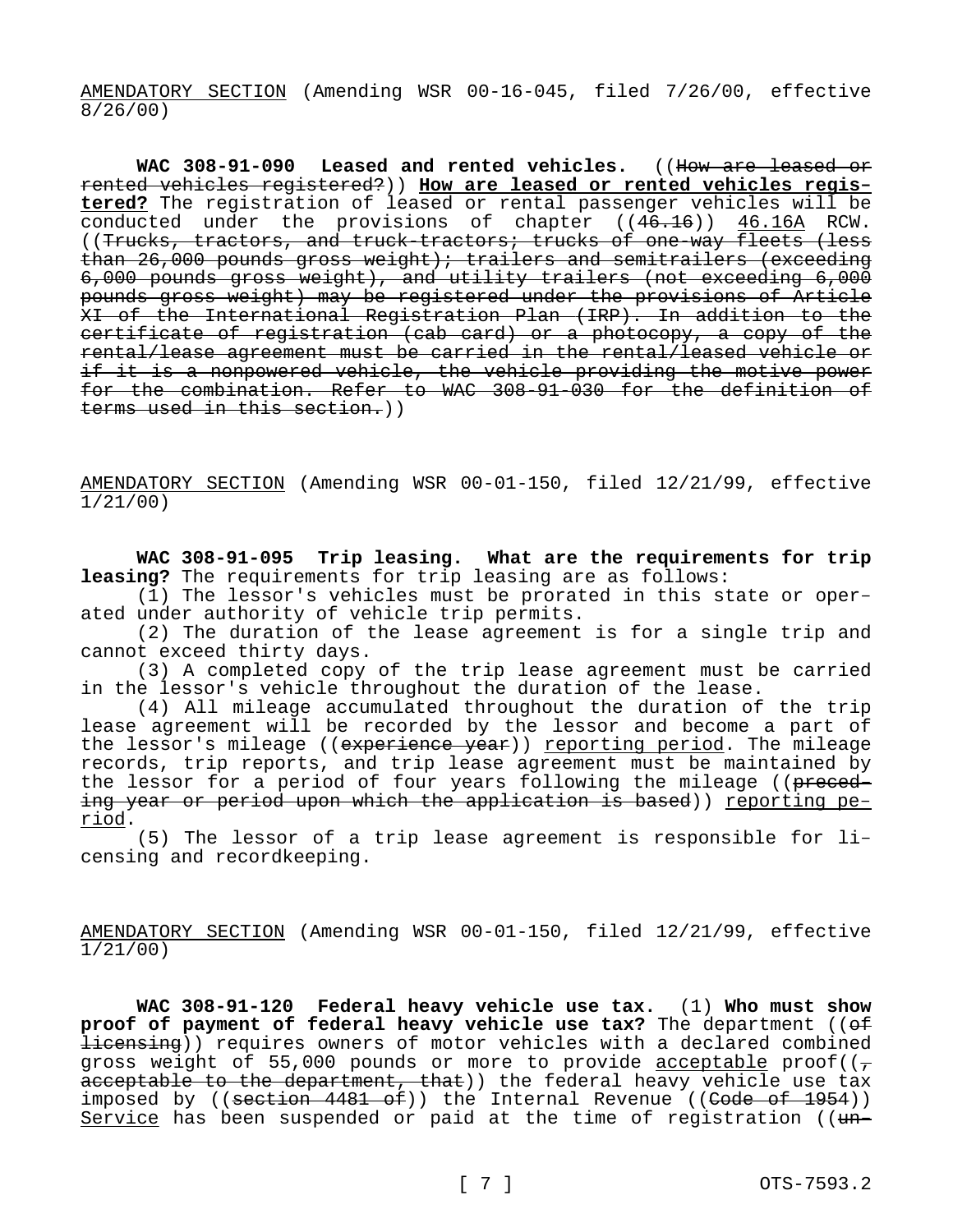less specifically exempt by the rules and regulations of the Internal Revenue Service)).

(2) **What does the department require for proof of payment of federal heavy vehicle use tax?** Acceptable proof ((for registration purposes)) is either:

(a) The original or photocopy of an Internal Revenue Service (IRS) receipted Schedule 1 (IRS form 2290) schedule of highway motor vehicles;  $((e^{\frac{r}{c}}))^2$ 

(b) Photocopy of IRS form 2290 with Schedule 1 as filed with the IRS and a photocopy of the front and back sides of the ((cancelled)) canceled check used for the payment of taxes to the IRS; or

(c) Other proof of payment acceptable to the department.

(3) **When is proof of payment of federal heavy vehicle use tax not required?** If a vehicle is purchased within sixty days, proof of federal heavy vehicle use tax is not required at the time of registration.

(4) **What happens if I do not provide proof of payment of the federal heavy vehicle use tax?** The department ((shall)) must refuse registration of such vehicles if sufficient proof is not presented at time of registration or renewal.

AMENDATORY SECTION (Amending WSR 00-01-150, filed 12/21/99, effective 1/21/00)

**WAC 308-91-130 Hunter's permit.** (1) **What is a hunter's permit**  also known as an unladen weight permit? A permit ((authorized)) issued by the department that allows owner-operators to move their empty (unladen) vehicle(s) from one lessee-carrier fleet to a new lesseecarrier fleet ((in which they will become a part of the fleet)). This permit (( $w$ ill be)) is issued without cost and (( $be$ )) is valid for ten days from the date of issuance.

(2) **((Can my)) Will the department honor a hunter's permit ((be used in other)) issued by another jurisdiction((s))?** Yes, ((a hunt $er's$ )) this permit issued by  $((an))$  another IRP jurisdiction ((to an owner-operator, who was formerly based in such jurisdiction,)) will be honored in this state ((or any other jurisdiction for operation at the unladen weight of the vehicle(s) listed therein)).

AMENDATORY SECTION (Amending WSR 00-08-032, filed 3/28/00, effective 4/28/00)

**WAC 308-91-150 Dishonored checks.** (1) **What ((will)) happens ((if my check becomes)) with a dishonored check?** ((A dishonored check represents failure to pay proportional registration, fees and/or penalties and interest when due, and)) The department will enforce such proportional registration licensing and taxing laws ((as are necessa $f(x)$ ) to recover ((the)) unpaid fees when they become due and payable.

(2) ((**What form of payment does the department require for dishonored checks?** Any registrant who tenders a check that is subsequently dishonored by a financial institution upon which it was drawn, may be required to tender all subsequent payments in certified funds,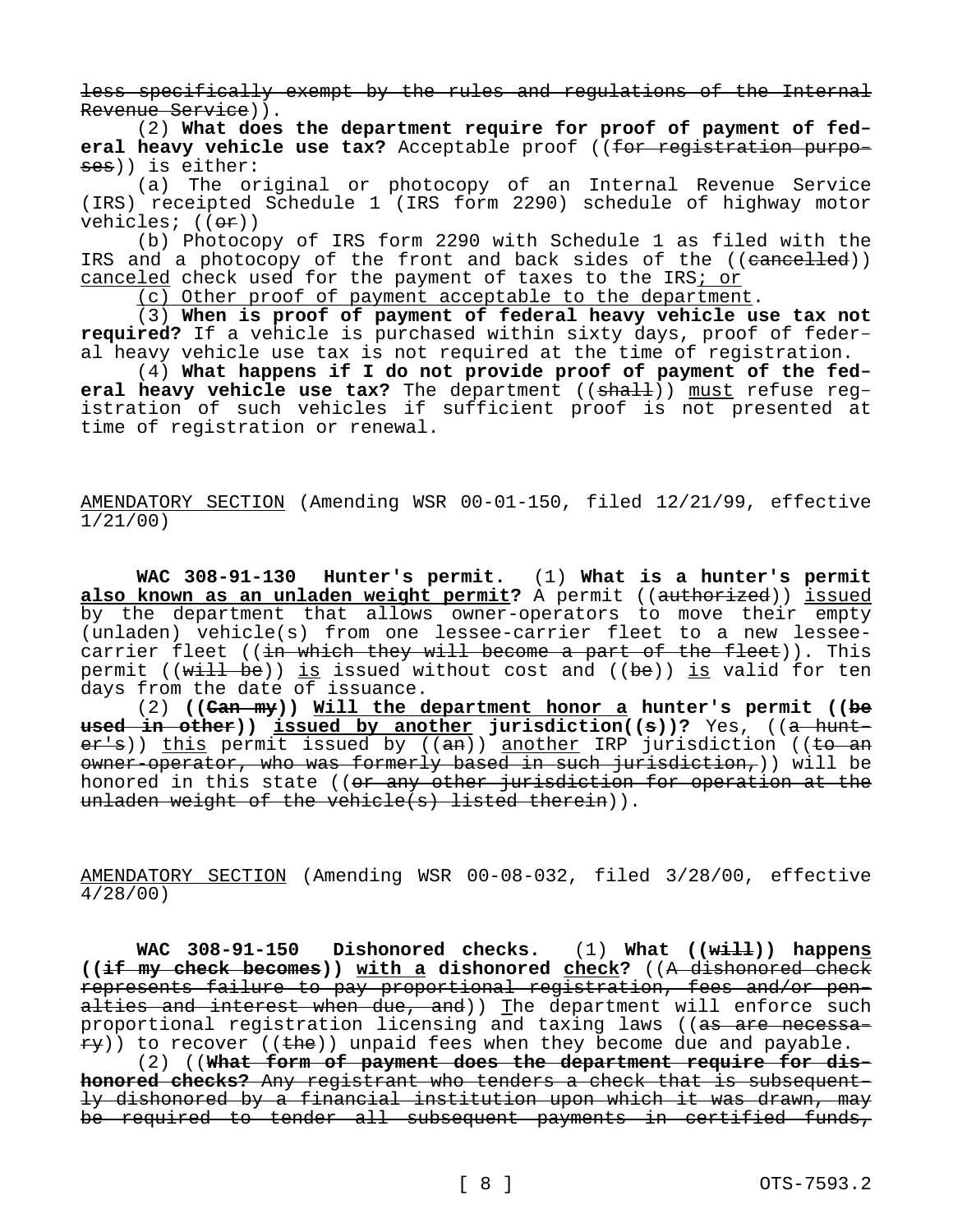i.e., cash, cashier's check, certified check, traveler's check, official check, or money order.

(3))) **Are there any additional fees charged for a dishonored check (DHC)?** Yes, a handling fee ((shall be)) is assessed by the department for each check dishonored by the financial institution.

AMENDATORY SECTION (Amending WSR 00-01-150, filed 12/21/99, effective 1/21/00)

**WAC 308-91-171 Mitigation of fees, penalties ((and/or)) or interest.** (1) **Under what circumstances may a fee, penalty ((and/or)) or interest be mitigated?** The department may mitigate((<del>, extinguish</del> a<del>nd/or adjust</del>)) fees, penalties ((<del>and/or</del>)) <u>or</u> interest ((<del>arising</del>)) <u>oc-</u> curring from proportional registration transactions, assessments, ((and/or lack of complete)) or incomplete records.

(2) **How will the department determine whether fees, penalties ((and/or)) or interest should be mitigated?** The department will review records, account( $(\theta)$ ) history, or other information ( $(\theta + \theta)$ ) at its decision to mitigate)).

AMENDATORY SECTION (Amending WSR 00-01-150, filed 12/21/99, effective 1/21/00)

**WAC 308-91-172 Appeals.** (1) **What are the appeal procedures?** Any person ((having been)) issued a notice of assessment for taxes, fees, penalties ( $(\text{and}/\text{or})$ ) or interest who ((wishes to contest such)) chooses to appeal the notice, may petition the department ((<del>of licensing</del>)) for an informal hearing ((<del>in lieu</del>)) <u>instead</u> of proceeding directly to a formal hearing. A petition for a hearing must be in writing and must be received by the department (( $ef$  licensing)) within thirty days after the receipt of the notice of assessment. ((A petition shall set forth)) The appeal must include the specific reasons why reassessment is (( $\frac{30u}{\pi}$ )) wanted and the amount of tax, fees, penalties (( $\frac{30u}{\pi}$ )) or interest ((that the petitioner believes)) believed to be due.

(2) **What happens after the department receives the ((petition)) request for an informal hearing?** ((Upon receipt of a petition for an informal hearing,)) The department will establish the time and place for the hearing and notify the petitioner by mail <u>or e-mail</u> at least ten days prior to the scheduled date. If the petitioner is unable to attend the hearing on the date or time scheduled, ((the petitioner)) they may request the department to reschedule the hearing. The petitioner may appear in person or ((may be represented by an attorney, accountant, or any other person)) a representative authorized to present the case.

(3) **What happens if I fail to appear for my hearing without prior**  notification? Failure ((to appear)) may result in the loss of your administrative appeal rights.

(4) **What happens following my informal hearing?** The department will make a determination in accordance with the Revised Code of Washington, rules, and policies established by the department.